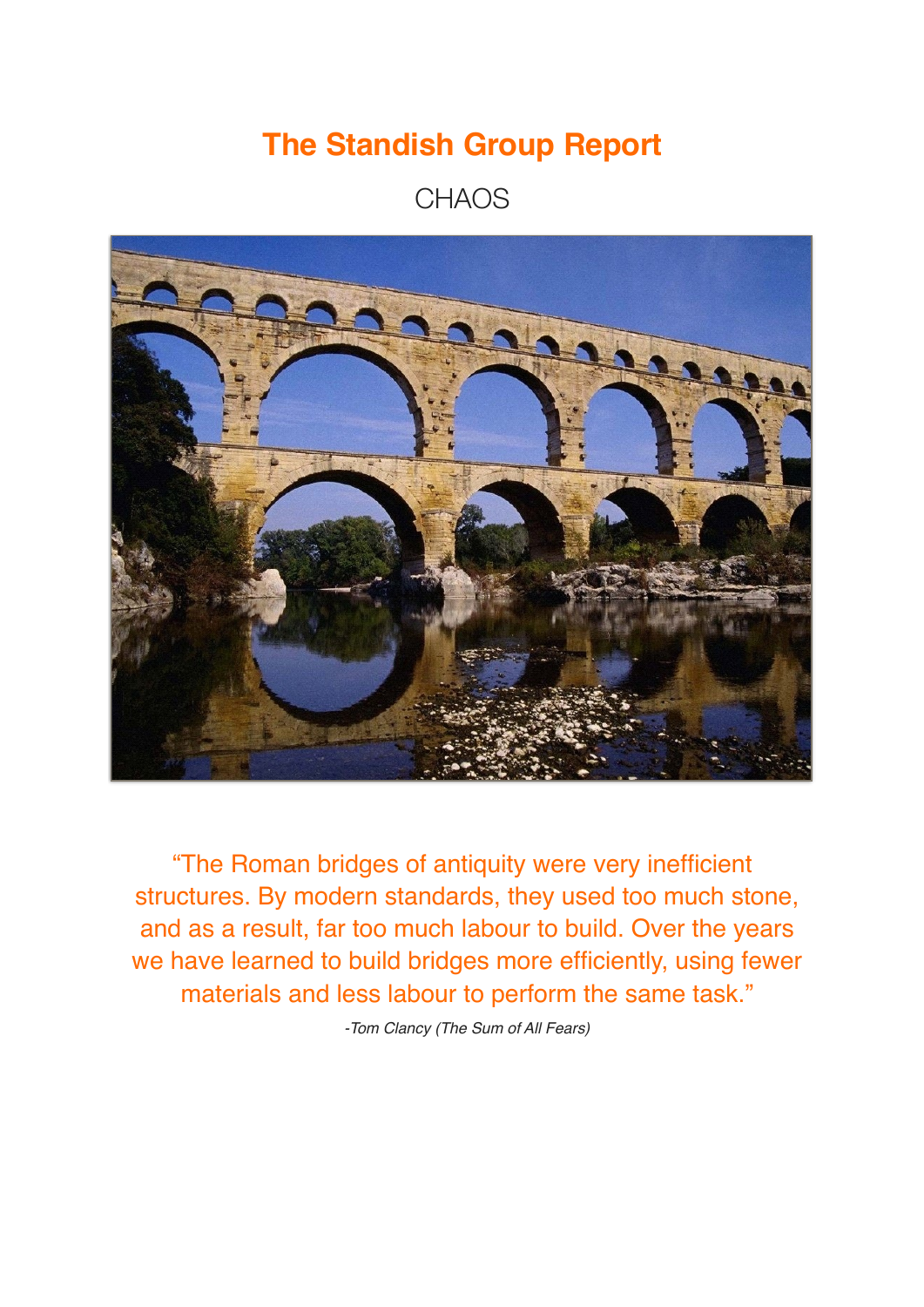### **Introduction**

In 1986, Alfred Spector, president of Transarc Corporation, co-authored a paper comparing bridge building to software development. The premise: Bridges are normally built on-time, on- budget, and do not fall down. On the other hand, software never comes in on-time or on-budget. In addition, it always breaks down. (Nevertheless, bridge building did not always have such a stellar record. Many bridge building projects overshot their estimates, time frames, and some even fell down.)

One of the biggest reasons bridges come in on-time, on-budget and do not fall down is because of the extreme detail of design. The design is frozen and the contractor has little flexibility in changing the specifications. However, in today's fast moving business environment, a frozen design does not accommodate changes in the business practices. Therefore a more flexible model must be used. This could be and has been used as a rationale for development failure.

But there is another difference between software failures and bridge failures, beside 3,000 years of experience. When a bridge falls down, it is investigated and a report is written on the cause of the failure. This is not so in the computer industry where failures are covered up, ignored, and/or rationalised. As a result, we keep making the same mistakes over and over again.

Consequently the focus of this latest research project at The Standish Group has been to identify:

- The scope of software project failures.
- The major factors that cause software projects to fail.
- The key ingredients that can reduce project failures.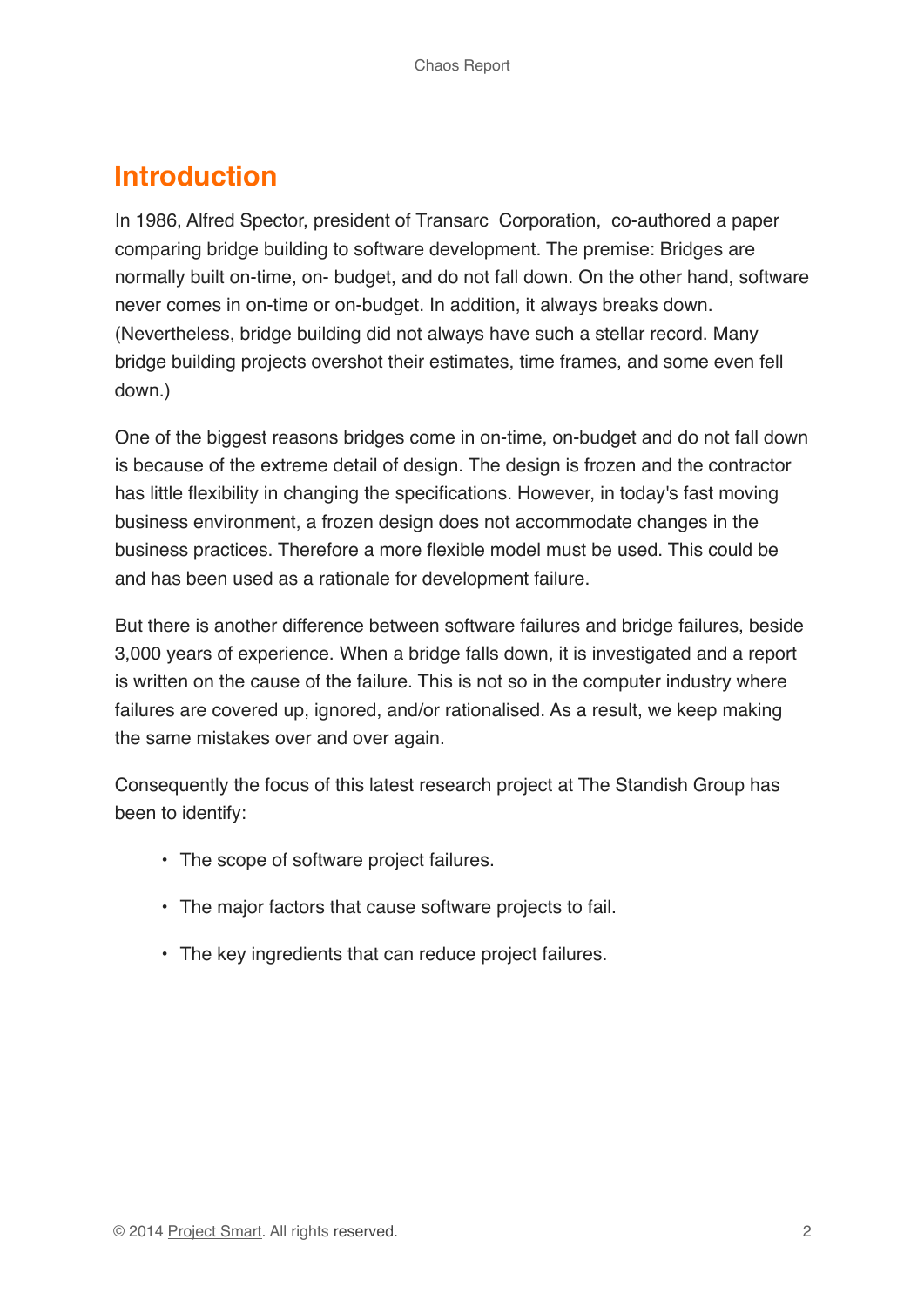## **Failure Record**

In the United States, we spend more than \$250 billion each year on IT application development of approximately 175,000 projects. The average cost of a development project for a large company is \$2,322,000; for a medium company, it is \$1,331,000; and for a small company, it is \$434,000. A great many of these projects will fail. Software development projects are in chaos, and we can no longer imitate the three monkeys -- hear no failures, see no failures, speak no failures.

The Standish Group research shows a staggering 31.1% of projects will be cancelled before they ever get completed. Further results indicate 52.7% of projects will cost 189% of their original estimates. The cost of these failures and overruns are just the tip of the proverbial iceberg. The lost opportunity costs are not measurable, but could easily be in the trillions of dollars. One just has to look to the City of Denver to realise the extent of this problem. The failure to produce reliable software to handle baggage at the new Denver airport is costing the city \$1.1 million per day.

Based on this research, The Standish Group estimates that in 1995 American companies and government agencies will spend \$81 billion for cancelled software projects. These same organisations will pay an additional \$59 billion for software projects that will be completed, but will exceed their original time estimates. Risk is always a factor when pushing the technology envelope, but many of these projects were as mundane as a drivers license database, a new accounting package, or an order entry system.

On the success side, the average is only 16.2% for software projects that are completed on- time and on-budget. In the larger companies, the news is even worse: only 9% of their projects come in on-time and on-budget. And, even when these projects are completed, many are no more than a mere shadow of their original specification requirements. Projects completed by the largest American companies have only approximately 42% of the originally-proposed features and functions. Smaller companies do much better. A total of 78.4% of their software projects will get deployed with at least 74.2% of their original features and functions.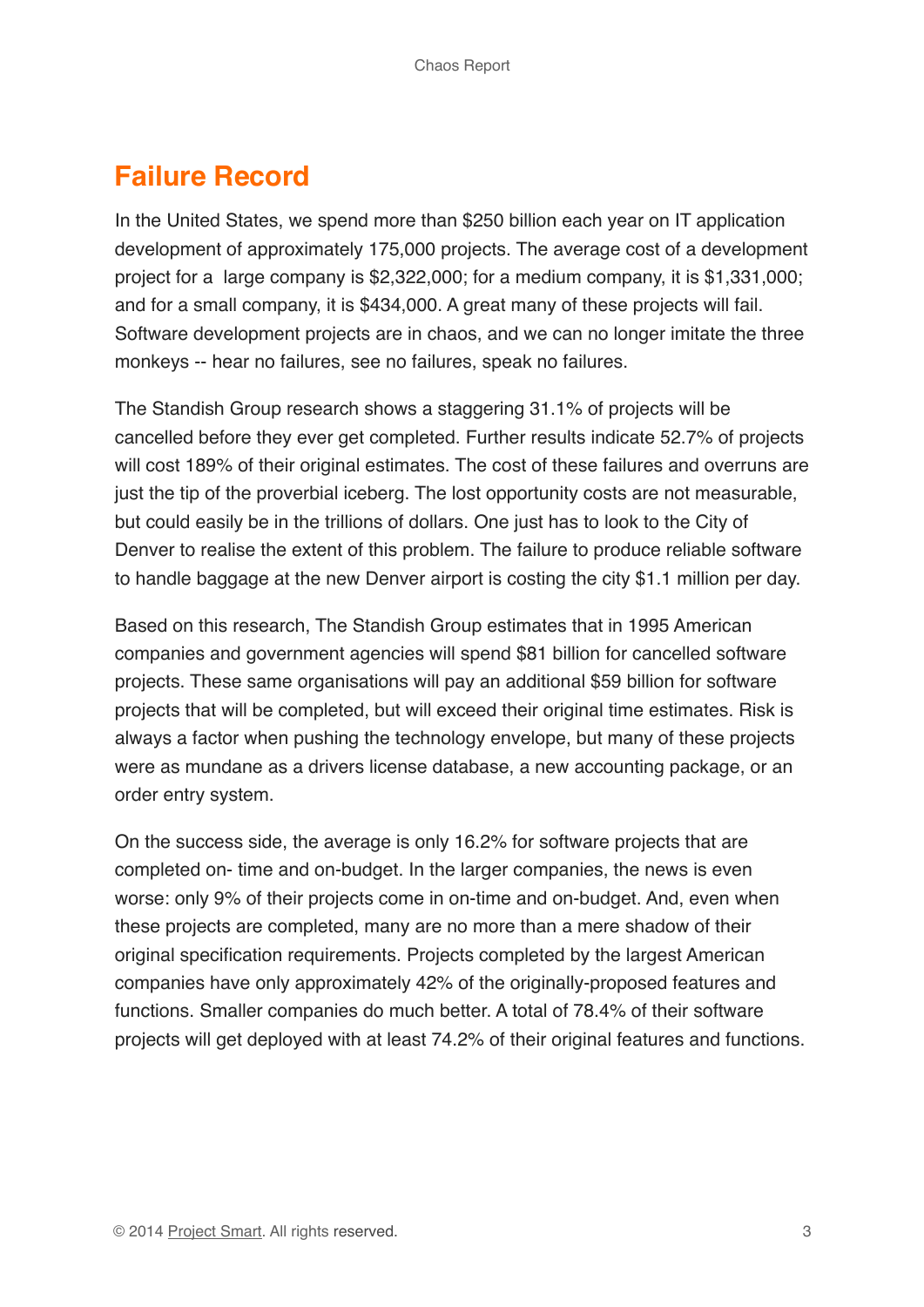This data may seem disheartening, and in fact, 48% of the IT executives in our research sample feel that there are more failures currently than just five years ago. The good news is that over 50% feel there are fewer or the same number of failures today than there were five and ten years ago.

### **Methodology**

The survey made by The Standish Group was as thorough as possible, short of the unreachable goal of surveying every company with MIS in the country. The results are based on what we at The Standish Group define as "key findings" from our research surveys and several personal interviews. The respondents were IT executive managers. The sample included large, medium, and small companies across major industry segments, e.g., banking, securities, manufacturing, retail, wholesale, heath care, insurance, services, and local, state, and federal organisations. The total sample size was 365 respondents and represented 8,380 applications. In addition, The Standish Group conducted four focus groups and numerous personal interviews to provide qualitative context for the survey results.

For purposes of the study, projects were classified into three resolution types:

- **Resolution Type 1, or project success:** The project is completed on-time and on-budget, with all features and functions as initially specified.
- **Resolution Type 2, or project challenged:** The project is completed and operational but over-budget, over the time estimate, and offers fewer features and functions than originally specified.
- **Resolution Type 3, or project impaired:** The project is cancelled at some point during the development cycle.

Overall, the success rate was only 16.2%, while challenged projects accounted for 52.7%, and impaired (cancelled) for 31.1%.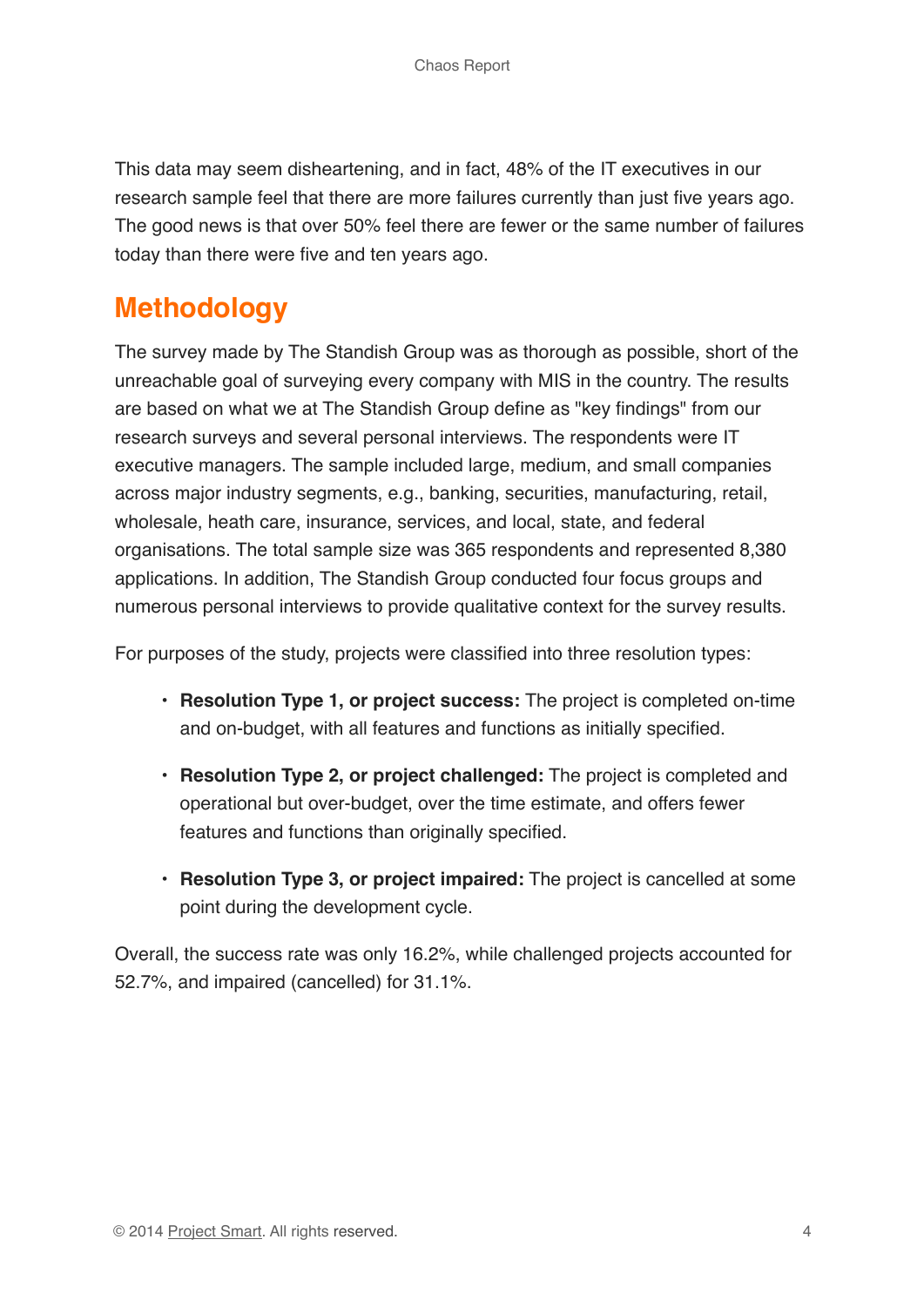# **Failure Statistics**

The Standish Group further segmented these results by large, medium and small companies. A large company is any company with greater than \$500 million dollars in revenue per year, a medium company is defined as having \$200 million to \$500 million in yearly revenue, and a small company is from \$100 million to \$200 million.

The figures for failure were equally disheartening in companies of all sizes. Only 9% of projects in large companies were successful. At 16.2% and 28% respectively, medium and small companies were somewhat more successful. A whopping 61.5% of all large company projects were challenged (Resolution Type 2) compared to 46.7% for medium companies and 50.4% for small companies. The most projects, 37.1%, were impaired and subsequently cancelled (Resolution Type 3) in medium companies, compared to 29.5% in large companies and 21.6% in small companies.

#### **Restarts**

One of the major causes of both cost and time overruns is restarts. For every 100 projects that start, there are 94 restarts. This does not mean that 94 of 100 will have one restart, some projects can have several restarts. For example, the California Department of Motor Vehicles project, a failure scenario summarised later in this article, had many restarts.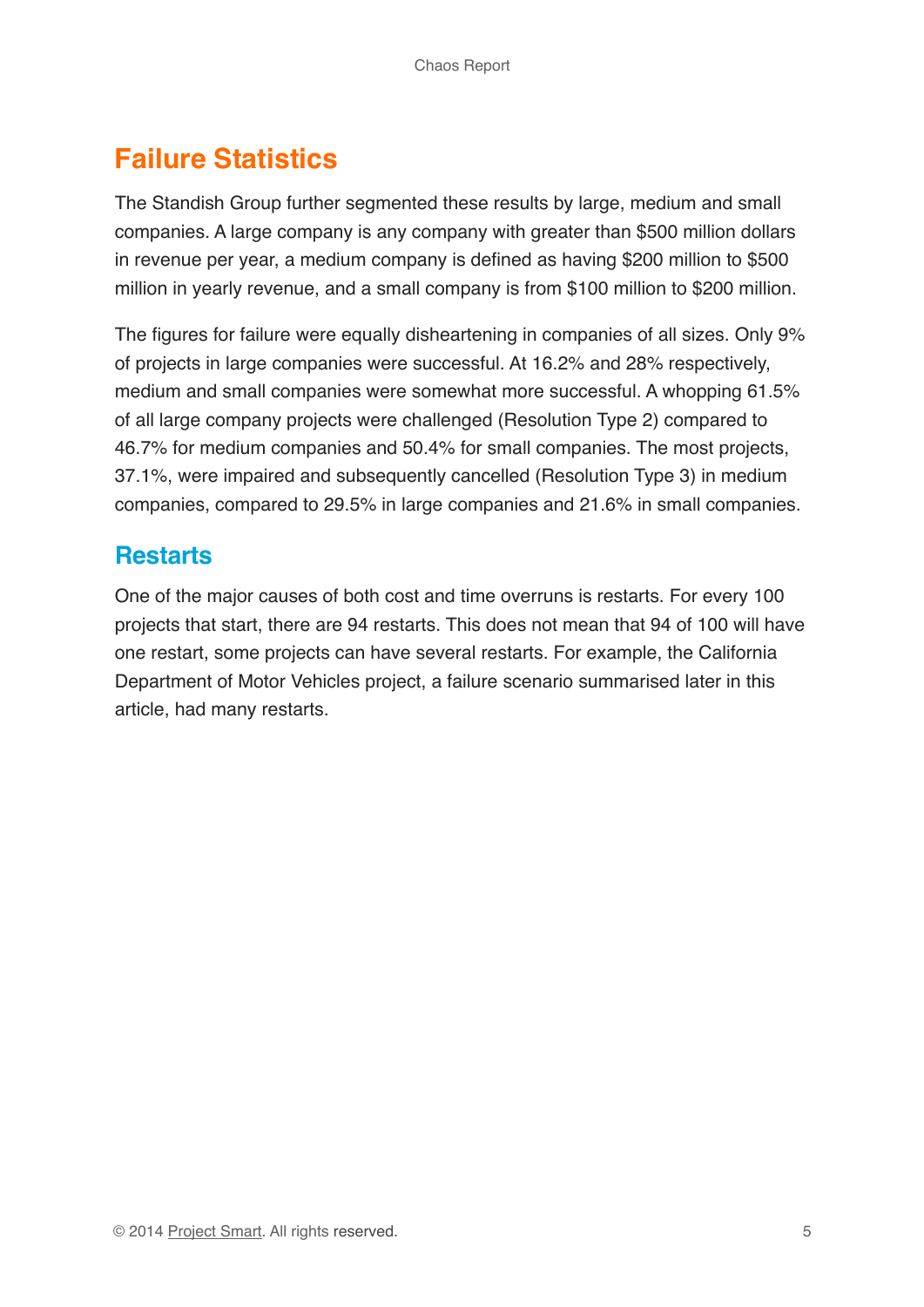#### **Cost Overruns**

Equally telling were the results for cost overruns, time overruns, and failure of the applications to provide expected features. For combined Type 2 and Type 3 projects, almost a third experienced cost overruns of 150 to 200%. The average across all companies is 189% of the original cost estimate. The average cost overrun is 178% for large companies, 182% for medium companies, and 214% for small companies.

| <b>Cost Overruns</b> | % of Responses |
|----------------------|----------------|
| Under 20%            | 15.5%          |
| $21 - 50\%$          | 31.5%          |
| $51 - 100%$          | 29.6%          |
| 101 - 200%           | 10.2%          |
| $201 - 400\%$        | 8.8%           |
| Over 400%            | 4.4%           |

#### **Time Overruns**

For the same combined challenged and impaired projects, over one-third also experienced time overruns of 200 to 300%. The average overrun is 222% of the original time estimate. For large companies, the average is 230%; for medium companies, the average is 202%; and for small companies, the average is 239%.

| <b>Time Overruns</b> | % of Responses |
|----------------------|----------------|
| Under 20%            | 13.9%          |
| $21 - 50\%$          | 18.3%          |
| $51 - 100\%$         | $20.0\%$       |
| 101 - 200%           | 35.5%          |
| $201 - 400\%$        | 11.2%          |
| <b>Over 400%</b>     | 1.1%           |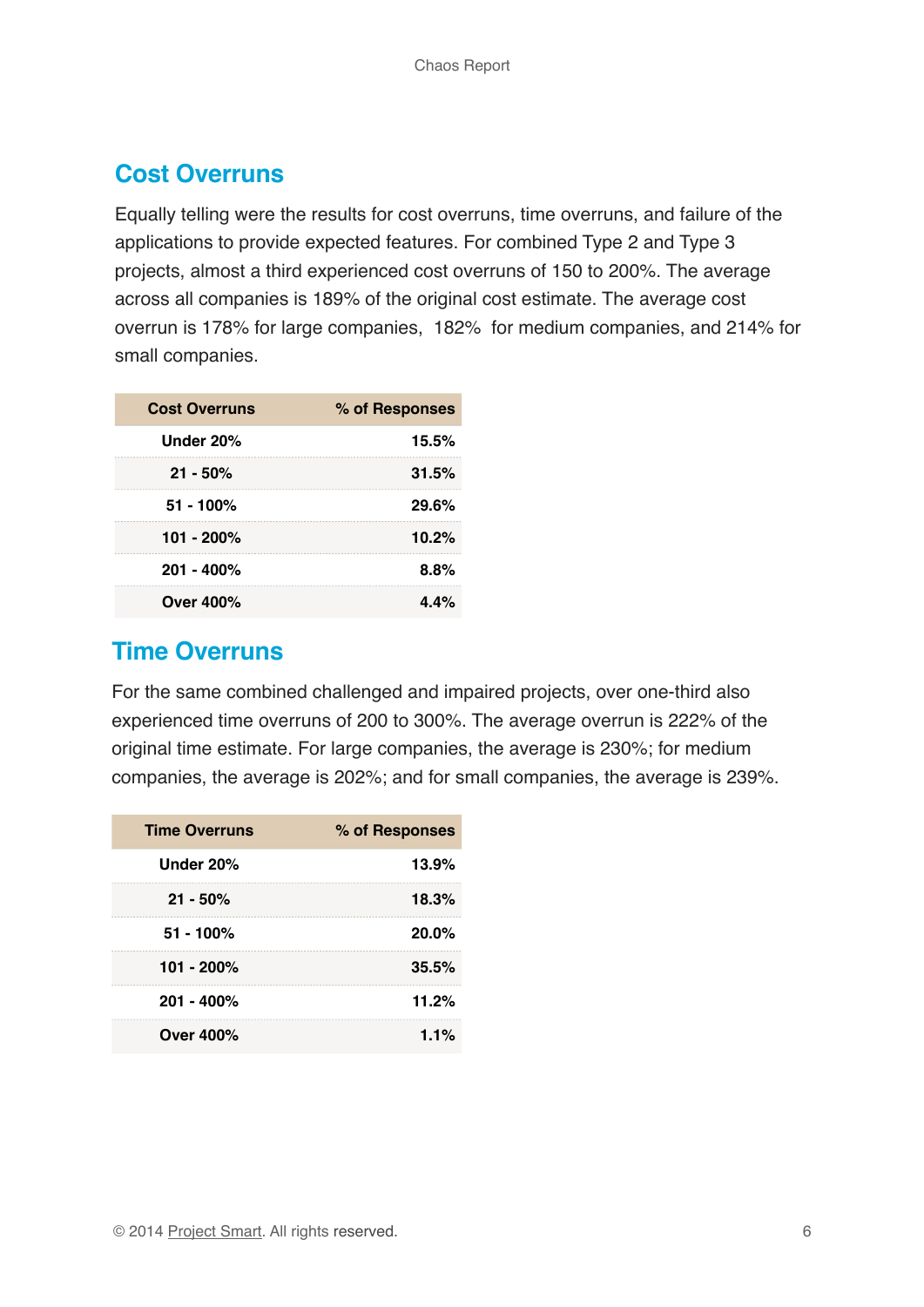### **Content Deficiencies**

For challenged projects, more than a quarter were completed with only 25% to 49% of originally-specified features and functions. On average, only 61% of originally specified features and functions were available on these projects. Large companies have the worst record with only 42% of the features and functions in the end product. For medium companies, the percentage is 65%. And for small companies, the percentage is 74%.

| % of Features/Functions | % of Responses |  |
|-------------------------|----------------|--|
| Less Than 25%           | 4.6%           |  |
| $25 - 49%$              | 27.2%          |  |
| $50 - 74%$              | 21.8%          |  |
| 75 - 99%                | 39.1%          |  |
| 100%                    | 7.3%           |  |

Currently, the 365 companies have a combined 3,682 applications under development. Only 431 or 12% of these projects are on-time and on-budget.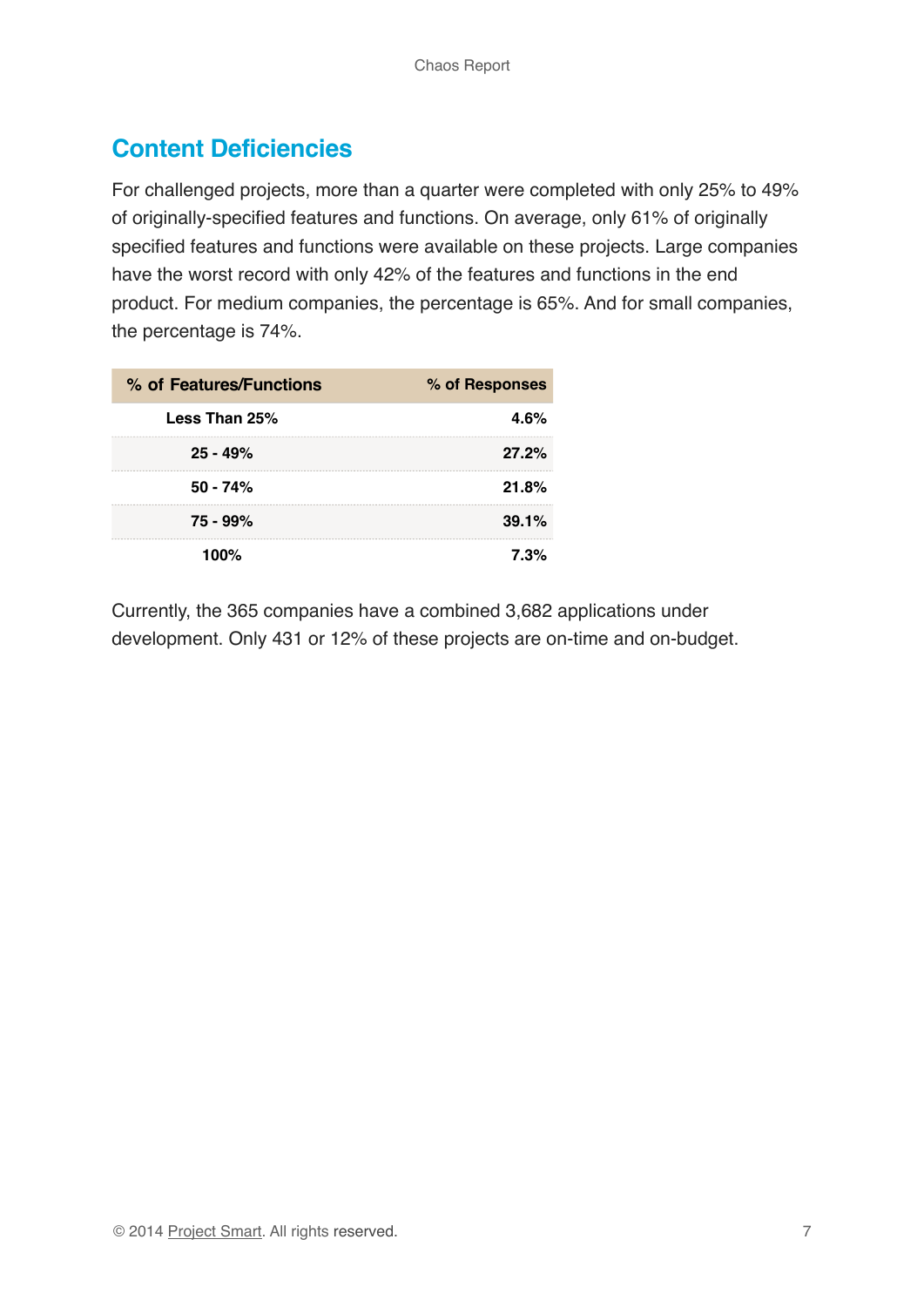### **Success/Failure Profiles**

The most important aspect of the research is discovering why projects fail. To do this, The Standish Group surveyed IT executive managers for their opinions about why projects succeed. The three major reasons that a project will succeed are user involvement, executive management support, and a clear statement of requirements. There are other success criteria, but with these three elements in place, the chances of success are much greater. Without them, chance of failure increases dramatically.

| <b>Project Success Factors</b>     | % of Responses |
|------------------------------------|----------------|
| 1. User Involvement                | 15.9%          |
| 2. Executive Management Support    | 13.9%          |
| 3. Clear Statement of Requirements | 13.0%          |
| 4. Proper Planning                 | 9.6%           |
| <b>5. Realistic Expectations</b>   | 8.2%           |
| 6. Smaller Project Milestones      | $7.7\%$        |
| 7. Competent Staff                 | 7.2%           |
| 8. Ownership                       | 5.3%           |
| 9. Clear Vision & Objectives       | 2.9%           |
| 10. Hard-Working, Focused Staff    | 2.4%           |
| <b>Other</b>                       | 13.9%          |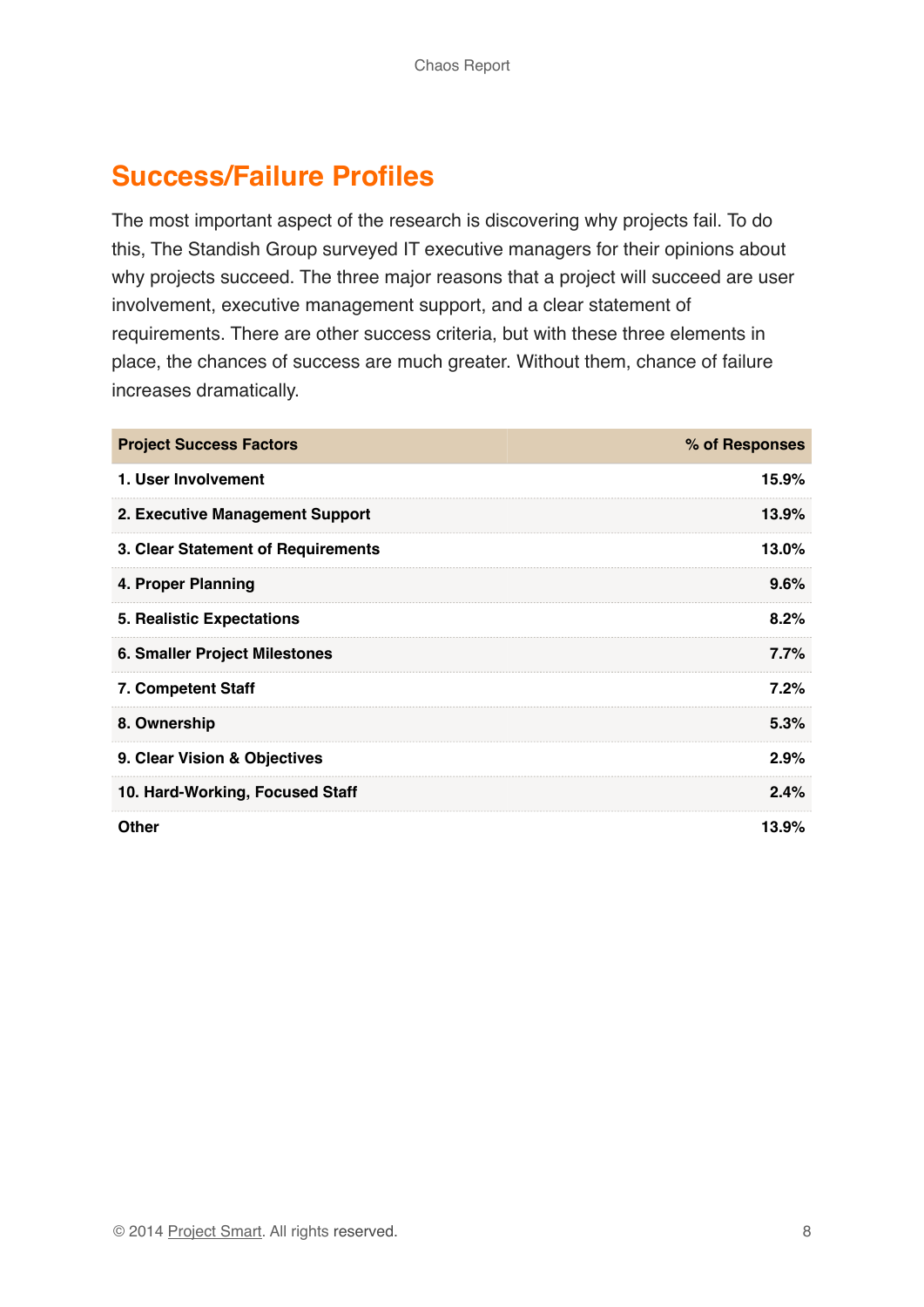The survey participants were also asked about the factors that cause projects to be challenged.

| <b>Project Challenged Factors</b>           | % of Responses |
|---------------------------------------------|----------------|
| 1. Lack of User Input                       | 12.8%          |
| 2. Incomplete Requirements & Specifications | 12.3%          |
| 3. Changing Requirements & Specifications   | 11.8%          |
| 4. Lack of Executive Support                | 7.5%           |
| 5. Technology Incompetence                  | 7.0%           |
| <b>6. Lack of Resources</b>                 | 6.4%           |
| <b>7. Unrealistic Expectations</b>          | 5.9%           |
| 8. Unclear Objectives                       | 5.3%           |
| 9. Unrealistic Time Frames                  | 4.3%           |
| 10. New Technology                          | 3.7%           |
| Other                                       | 23.0%          |

Opinions about why projects are impaired and ultimately cancelled ranked incomplete requirements and lack of user involvement at the top of the list.

| <b>Project Impaired Factors</b>           | % of Responses |
|-------------------------------------------|----------------|
| 1. Incomplete Requirements                | 13.1%          |
| 2. Lack of User Involvement               | $12.4\%$       |
| 3. Lack of Resources                      | 10.6%          |
| 4. Unrealistic Expectations               | $9.9\%$        |
| 5. Lack of Executive Support              | 9.3%           |
| 6. Changing Requirements & Specifications | 8.7%           |
| 7. Lack of Planning                       | 8.1%           |
| 8. Didn't Need It Any Longer              | 7.5%           |
| 9. Lack of IT Management                  | 6.2%           |
| 10. Technology Illiteracy                 | 4.3%           |
| Other                                     | $9.9\%$        |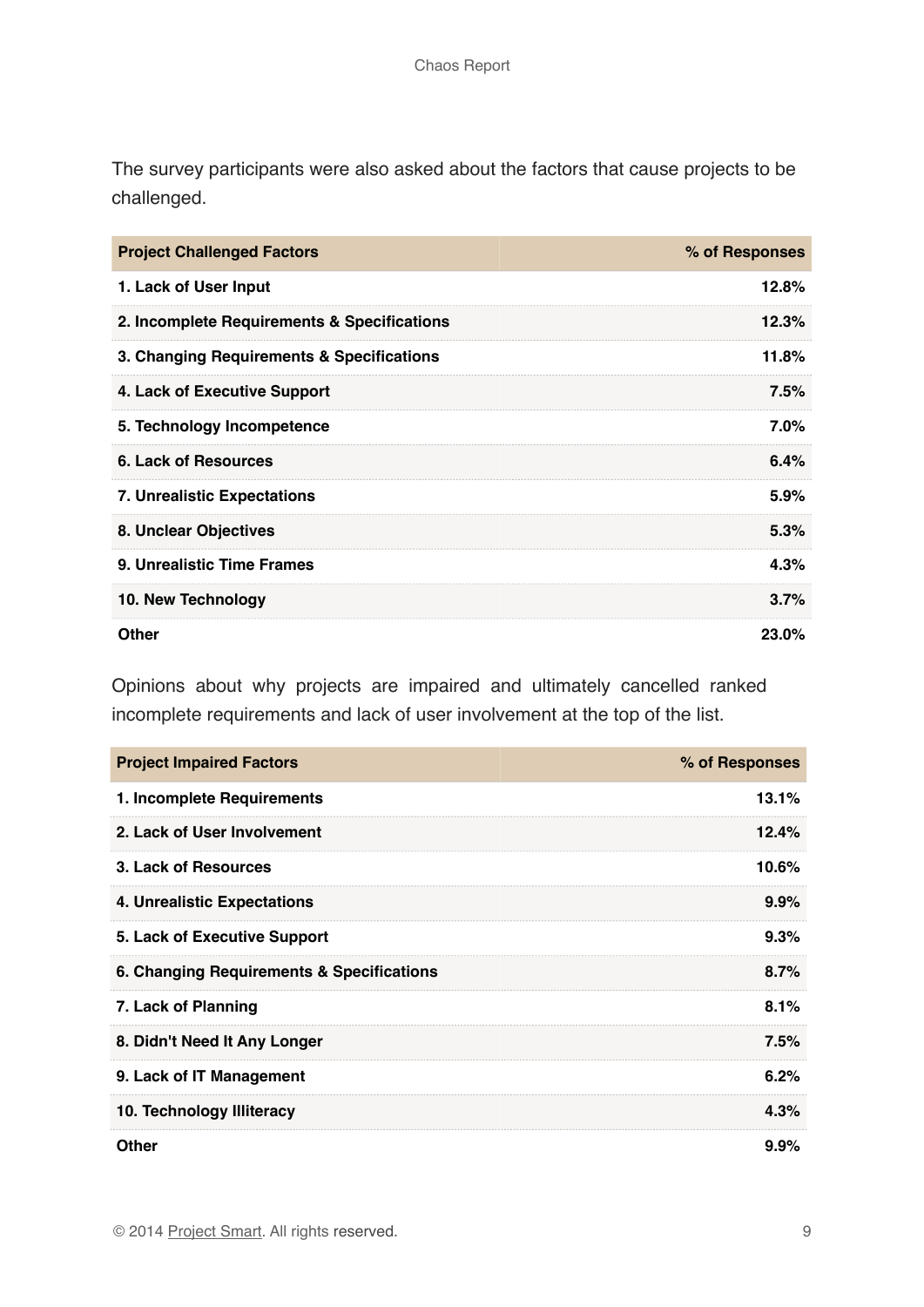Another key finding of the survey is that a high percentage of executive managers believe that there are more project failures now than five years ago and ten years ago. This despite the fact that technology has had time to mature.

|                                     | <b>Than 5 Years Ago</b> | <b>Than 10 Years Ago</b> |
|-------------------------------------|-------------------------|--------------------------|
| <b>Significantly More Failures</b>  | 27%                     | 7%                       |
| <b>Somewhat More Failures</b>       | 21%                     | 29%                      |
| <b>No Change</b>                    | 11%                     | 23%                      |
| <b>Somewhat Fewer Failures</b>      | 19%                     | 23%                      |
| <b>Significantly Fewer Failures</b> |                         |                          |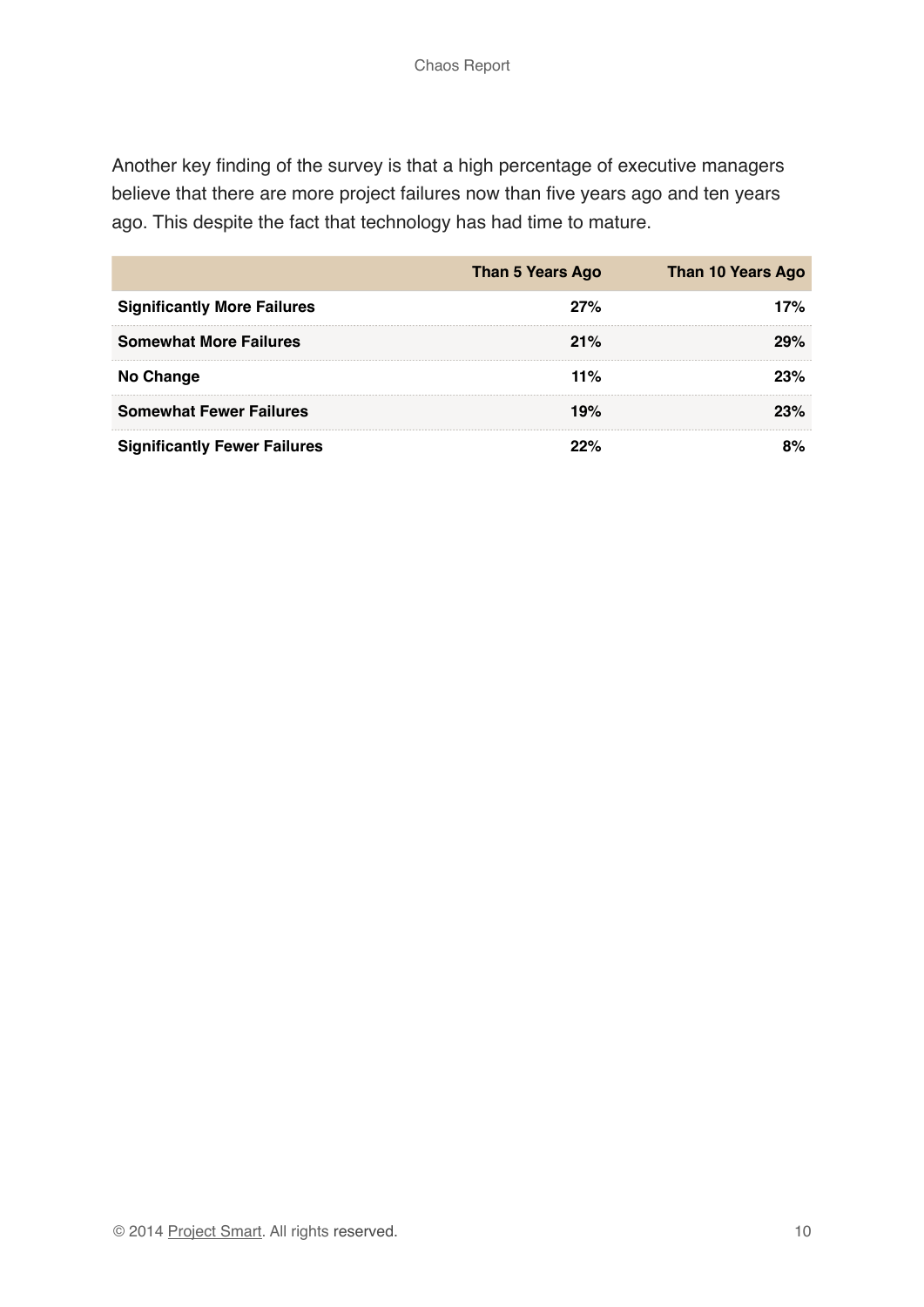# **Focus Groups**

To augment the survey results, The Standish Group conducted four focus groups with IT executives of major companies. The attendees were from a cross section of industries, including insurance, state and federal government, retail, banking, securities, manufacturing and service. Two of the focus groups were in Boston. The other two, in San Francisco. Each focus group had an average of ten participants with an overall total of forty-one IT executives. The purpose of these particular focus groups was to solicit opinions on why projects fail. In addition, The Standish Group conducted interviews with various IT managers. Some of their comments are enlightening about the variety of problems besetting project development.

Many of the comments echoed the findings of The Standish Group survey. "We have 500 projects. None are on-time and on-budget. This year, 40% will get cancelled," said Edward, Vice President of MIS at a pharmaceutical company.

Other comments went directly to the reasons for failure. Jim, the Director of IT at a major medical equipment manufacturer, said: "Being that it's a mindset, it's very difficult to get all of the management -- it's even on the local level, not even on a worldwide level -- to get all of the management to agree on a set of rules.... That's a challenge in itself because you have to, in some cases, convince them that this is best for the company, not necessarily best for them, but best for the company. And you have to have that buy-in. If you don't have that buy-in, you're going to fail. I don't care how big or how small the project is."

John, Director of MIS at a government agency added: "Probably 90% of application project failure is due to politics!" And Kathy, a programmer at a telecommunication company, offered an even more scathing comment on politics: "Sometimes you have to make a decision you don't like. Even against your own nature. You say well, it's wrong, but you make that decision anyway. It's like taking a hammer to your toe. It hurts."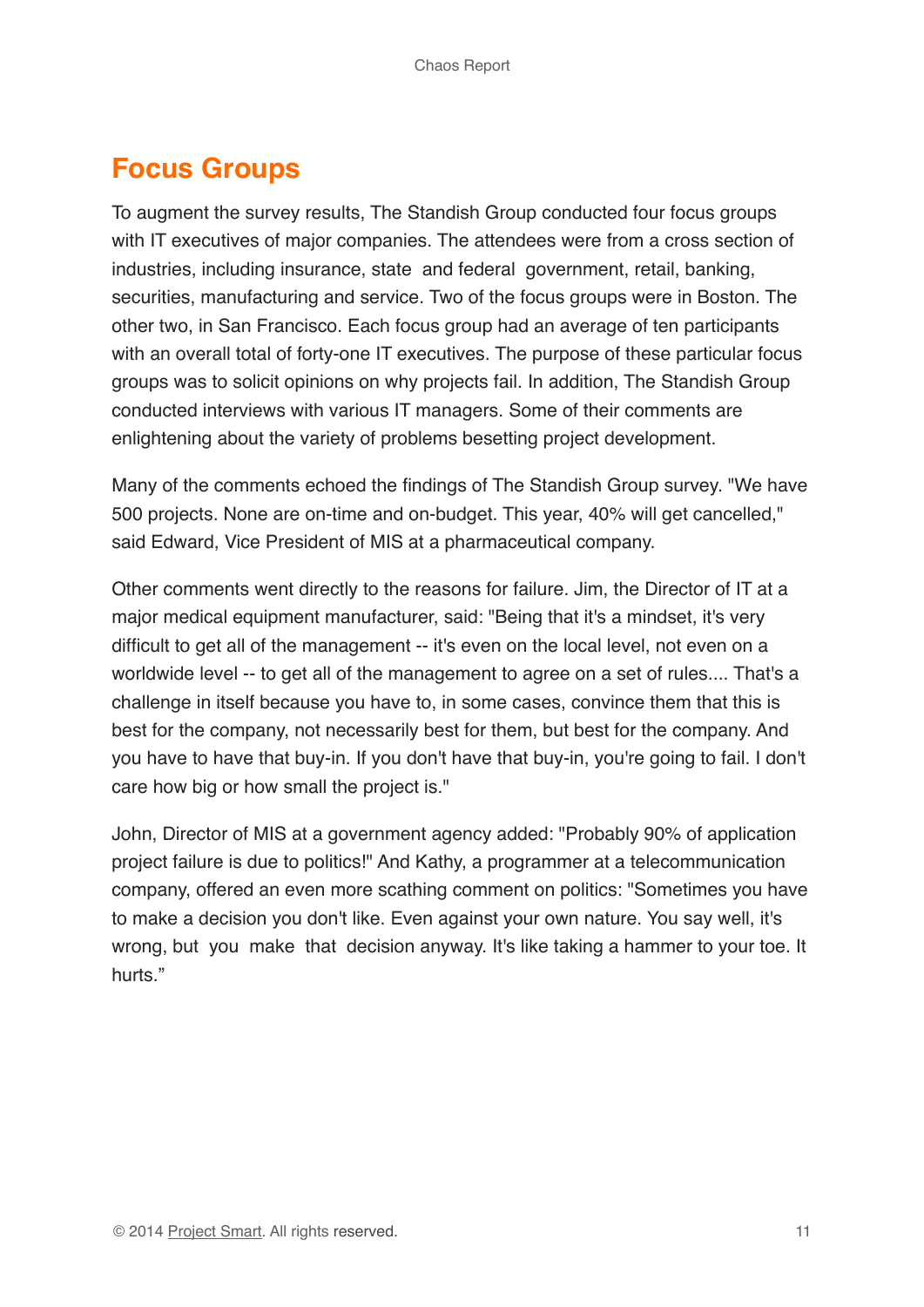Bob, the Director of MIS at a hospital, commented on external factors contributing to project failure. "Our biggest problem is competing priorities," he said. "We just had a reorganisation today. So now that's going to sap all the resources. And explaining to senior management that, 'Well, it's really taking us the time we said it was going to take. But because you've reorganised the company, I'm going to take another six months on this other project, because I'm doing something else for you.' That's the biggest issue I have." Bill, the Director of MIS at a securities firm, added: "Changes, changes, changes; they're the real killers."

Some of the comments were darkly humorous. "Brain-dead users, just plain braindead users," said Peter, an application analyst at a bank. "When the projected started to fail," said Paul, a programmer at a personal products manufacturer, "the management got behind it -- way behind."

The comment most indicative of the chaos in project development came from Sid, a project manager at an insurance company. "The project was two years late and three years in development," he said. "We had thirty people on the project. We delivered an application the user didn't need. They had stopped selling the product over a year before."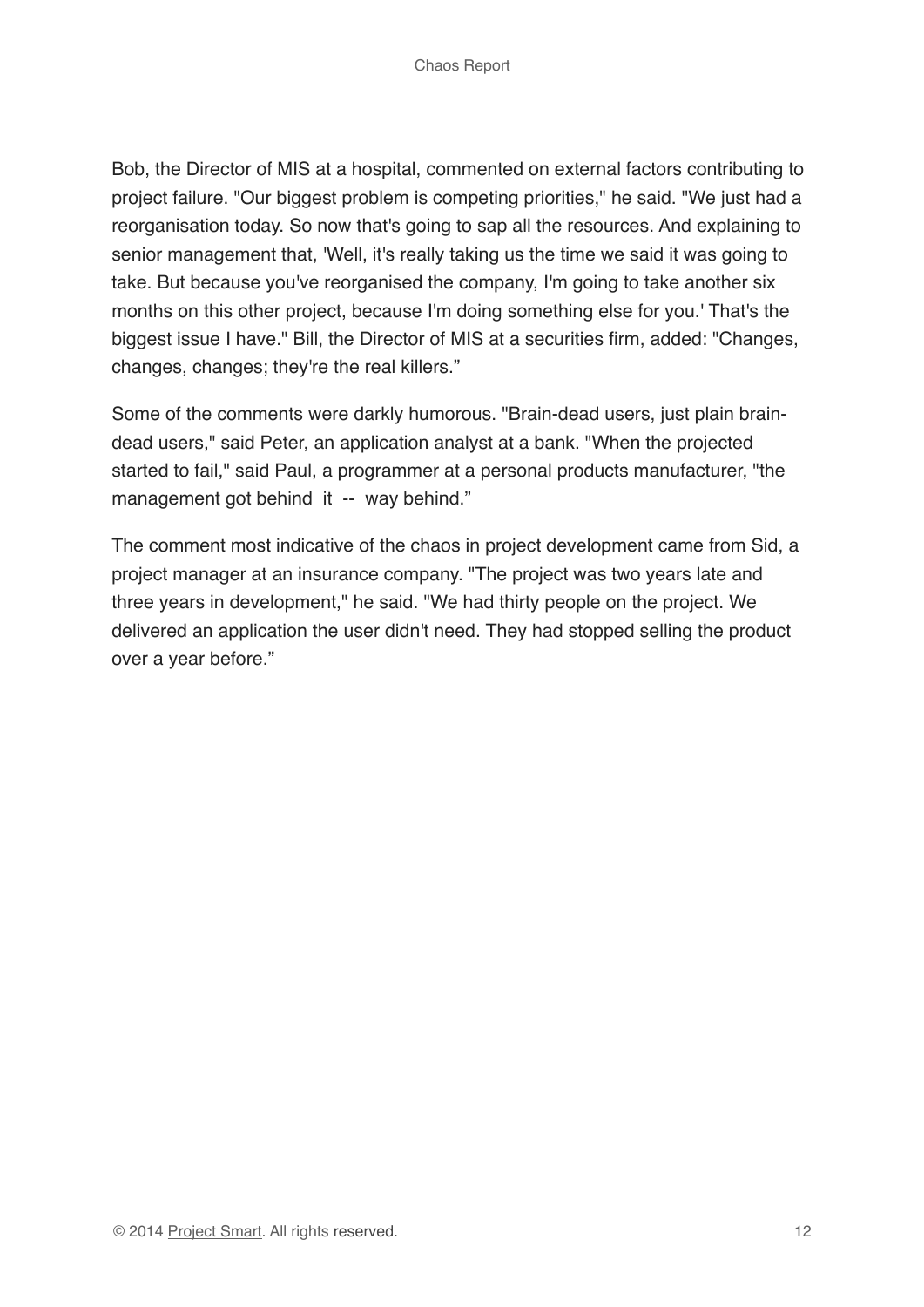# **Case Studies**

For further insight into failure and success, The Standish Group looked carefully at two famous Resolution Type 3 (cancelled) projects and two Resolution Type 1 (successful) projects. For purposes of comparison, the project success criteria from the survey of IT executive managers was used to create a "success potential" chart. The success criteria were then weighted, based on the input from the surveyed IT managers. The most important criterion, "user involvement," was given 19 "success points". The least important -- "hard-working, focused staff" -- was given three points. Two very important success criteria -- "realistic expectations" and "smaller project milestones" -- were weighted at ten and nine points respectively. Finally, as presented later in this report, each of the case studies was graded.

### **California DMV**

In 1987, the California Department of Motor Vehicles (DMV) embarked on a major project to revitalise their drivers license and registration application process. By 1993, after \$45 million dollars had already been spent, the project was cancelled.

According to a special report issued by DMV, the primary reason for redeveloping this application was the adoption new technology. They publicly stated: "The specific objective of the 1987 project was to use modern technology to support the DMV mission and sustain its growth by strategically positioning the DMV data processing environment to rapidly respond to change." Also, according to the DMV special report "The phasing was changed several times, but the DMV technical community was never truly confident in its viability...."

The project had no monetary payback, was not supported by executive management, had no user involvement, had poor planning, poor design specifications and unclear objectives. It also did not have the support of the state's information management staff.

The DMV project was not rocket science. There are much harder applications than driver licenses and registrations. But because of internal state politics, unclear objectives, and poor planning, the project was doomed from the start.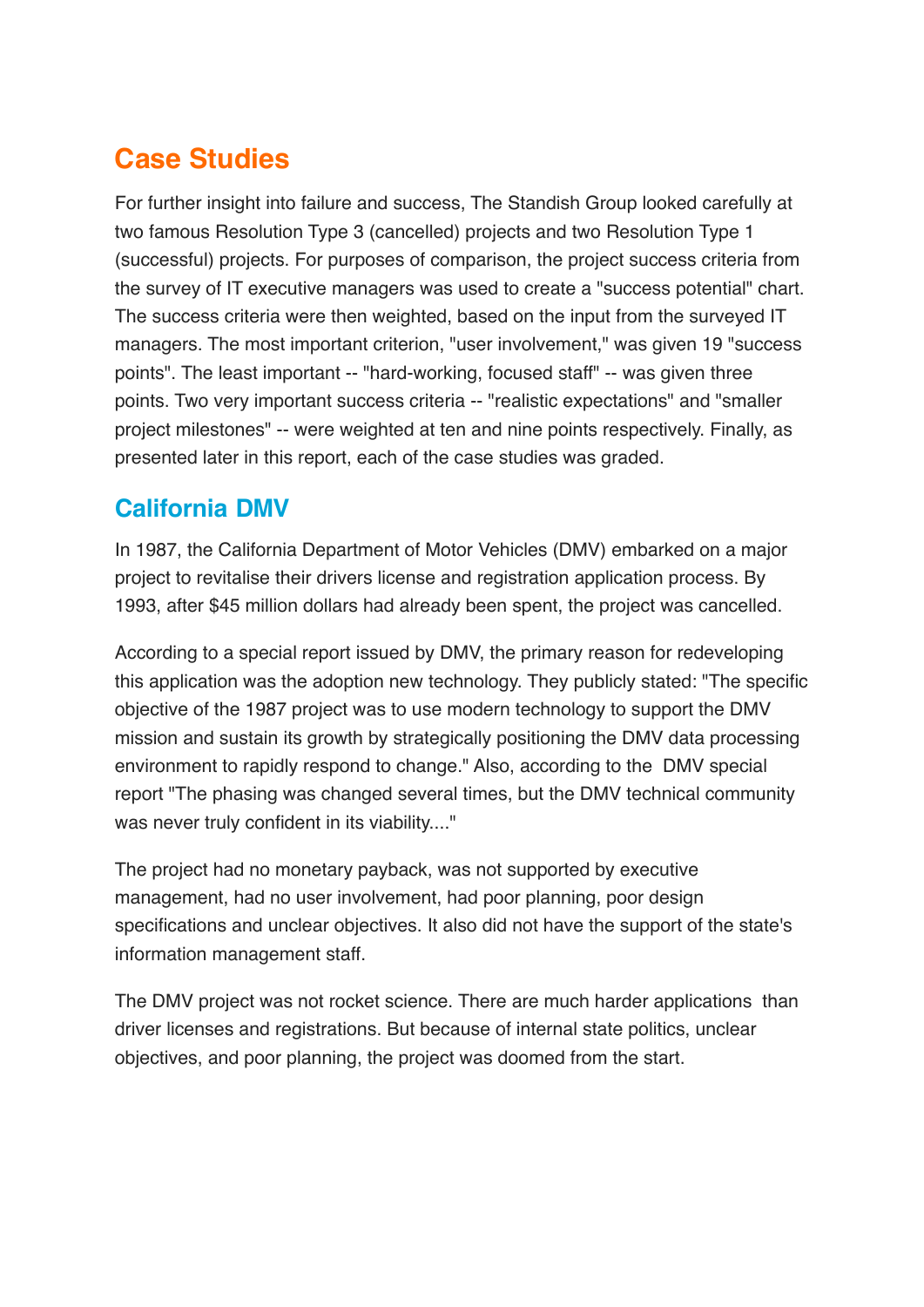#### **American Airlines**

Early in 1994, American Airlines settled their lawsuit with Budget Rent-A-Car, Marriott Corp. and Hilton Hotels after the \$165 million CONFIRM car rental and hotel reservation system project collapsed into chaos.

This project failed because there were too many cooks and the soup spoiled. Executive management not only supported the project, they were active project managers. Of course, for a project this size to fail, it must have had many flaws. Other major causes included an incomplete statement of requirements, lack of user involvement, and constant changing of requirements and specifications.

### **Hyatt Hotels**

While Marriott and Hilton Hotels were checking out of their failed reservation system, Hyatt was checking in. Today, you can dial from a cellular airplane telephone at 35,000 feet, check into your Hyatt hotel room, schedule the courtesy bus to pick you up, and have your keys waiting for you at the express desk. This new reservation system was ahead of schedule, under budget, with extra features - for a mere \$15 million of cold cash. They used modern, open systems software with an Informix database and the TUXEDO transaction monitor, on Unix-based hardware.

Hyatt had all the right ingredients for success: user involvement, executive management support, a clear statement of requirements, proper planning, and small project milestones.

#### **Banco Itamarati**

A year after a strategic redirection, Banco Itamarati, a privately-held Brazilian bank, produced an annual net profit growth of 51% and moved from 47th to 15th place in the Brazilian banking industry. Three fundamental reasons account for Banco Itamarati's success. First, they had a clear vision with documented specific objectives. Second, their top-down level of involvement allowed Banco Itamarati to stay on course. And finally, the bank produced incremental, measurable results throughout the planning/implementation period.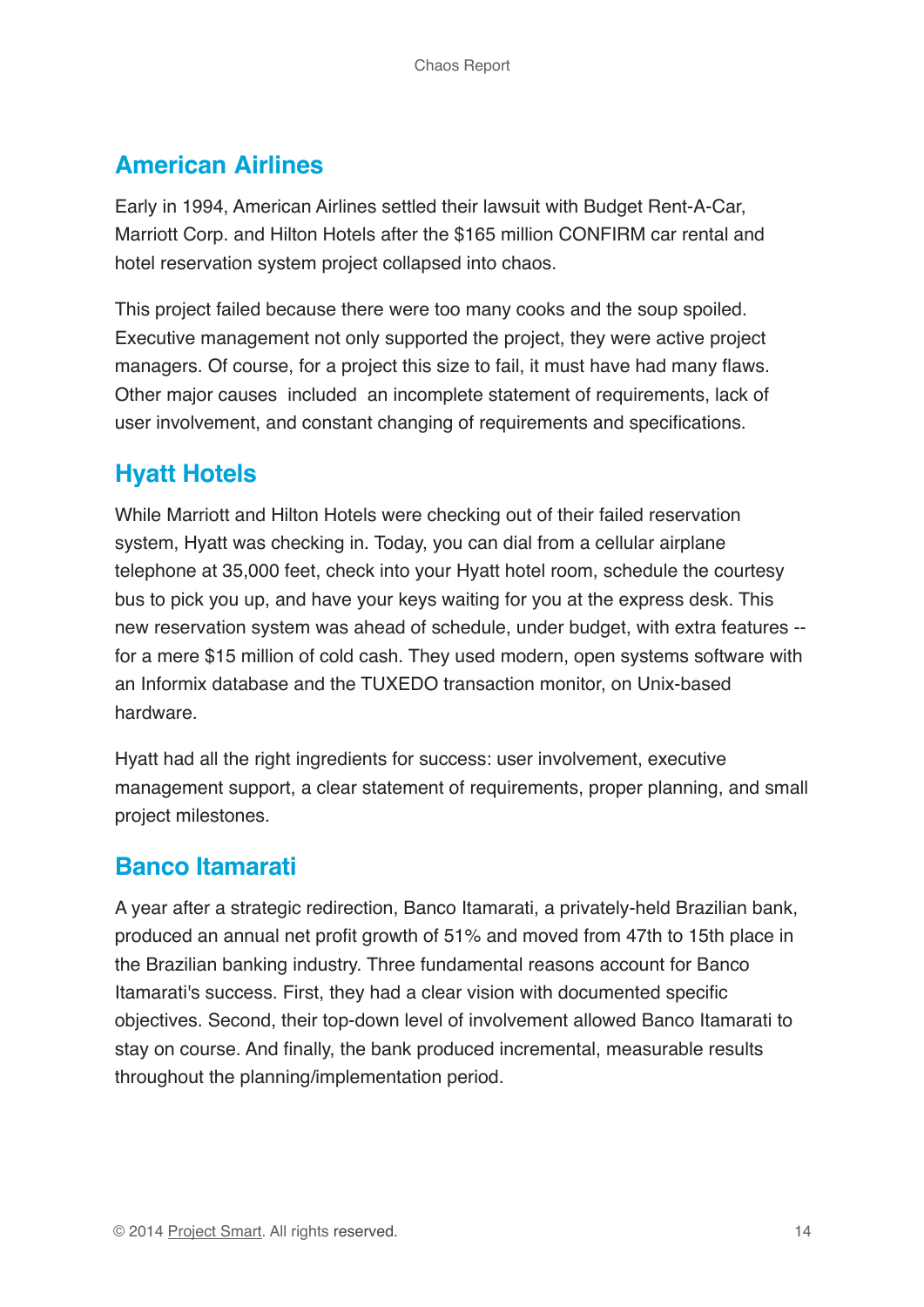Banco Itamarati's clear business goal is to be one of Brazil's top five privately-held banks by the year 2000. Their objectives include maintaining a close relationship with their customers to improve and maintain an understanding of their needs, offering competitive financial solutions, guaranteeing customer satisfaction, and finally producing balanced results for the Itamarati Group. Banco Itamarati's objectives were incorporated into a strategic plan that clearly identified measurable results and individual ownership.

Their strategic plan made technology a key component of the business strategy. Itamarati used Itautec's GRIP OLTP monitor as a basic tool for integrating software components. According to Henrique Costabile, Director of Organisation Development, "We are one of the first banks to implement a client-server architecture that maximises the potential of this architecture." Executive leadership, a well-communicated plan, and a skilled diverse team provided the foundation for Banco Itamarati to achieve their long-term goal, potentially ahead of schedule.

# **Case Study Conclusions**

The study of each project included adding up success points on the "success potential" chart.

| <b>Success Criteria</b>              | <b>Points</b> | <b>DMW</b>    | <b>CONFIRM</b>  | <b>Hyatt</b>    | <b>Itamarati</b> |
|--------------------------------------|---------------|---------------|-----------------|-----------------|------------------|
| 1. User Involvement                  | 19            | <b>No (0)</b> | <b>No (0)</b>   | <b>Yes (19)</b> | Yes (19)         |
| 2. Executive Management Support      | 16            | No(0)         | <b>Yes (16)</b> | <b>Yes (16)</b> | Yes (16)         |
| 3. Clear Statement of Requirements   | 15            | No(0)         | No (0)          | <b>Yes (15)</b> | <b>No (0)</b>    |
| 4. Proper Planning                   | 11            | <b>No (0)</b> | <b>No (0)</b>   | Yes $(11)$      | <b>Yes (11)</b>  |
| 5. Realistic Expectations            | 10            | Yes (10)      | Yes (10)        | <b>Yes (10)</b> | Yes (10)         |
| <b>6. Smaller Project Milestones</b> | 9             | <b>No (0)</b> | No(0)           | Yes $(9)$       | Yes $(9)$        |
| 7. Competent Staff                   | 8             | <b>No (0)</b> | No(0)           | Yes $(8)$       | <b>Yes</b> (8)   |
| 8. Ownership                         | 6             | <b>No (0)</b> | No(0)           | Yes $(6)$       | Yes $(6)$        |
| 9. Clear Vision & Objectives         | 3             | No(0)         | <b>No (0)</b>   | Yes $(3)$       | Yes $(3)$        |
| 10. Hard-Working, Focused Staff      | 3             | <b>No (0)</b> | Yes $(3)$       | Yes $(3)$       | Yes $(3)$        |
| Total                                | 100           | 10            | 29              | 100             | 85               |